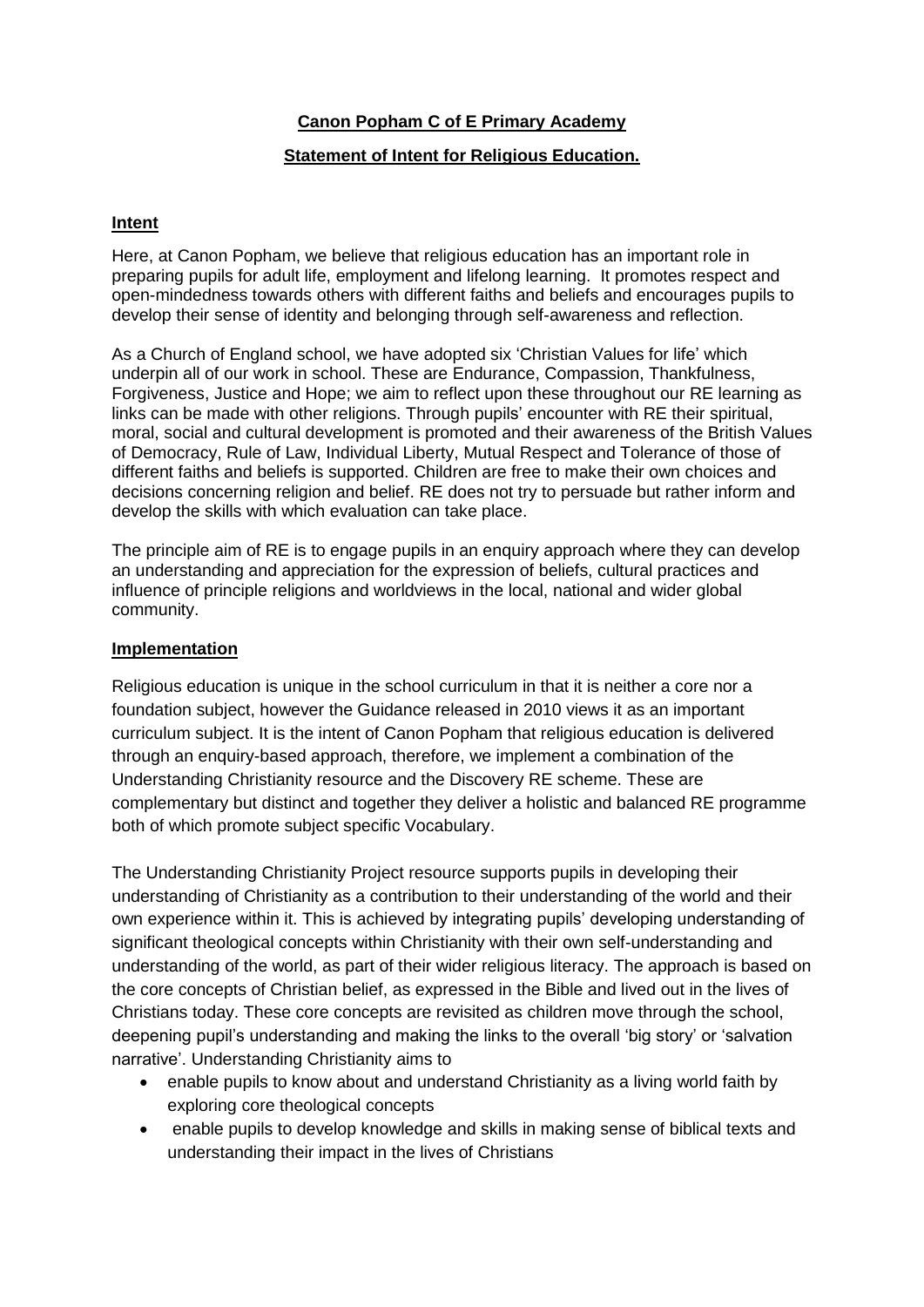• Develop pupils' abilities to connect, critically reflect upon, evaluate and apply their learning to their own growing understanding of religion and belief (particularly Christianity), of themselves, the world and human experience.

It follows a three step enquiry based approach Making sense of the text related to the core concept, Understanding the impact of belief in these concepts in the lives of Christians and the Christian community and Making connections beyond the concepts with other learning, including pupils' own responses. This means that the move from text outwards through the world of the Christian and to the world of the pupil runs through each unit. Understanding Christianity also contributes to the pupils' spiritual, moral, social and cultural development through the subject matter and the attitudes developed in the classroom.

The Discovery RE scheme covers the Doncaster Agreed Syllabus for RE from Key Stage One and Two and can be used to contribute to the learning experiences of the early learning goals within the Foundation Stage. Discovery RE follows a four-step enquiry of Engagement, Investigation, Evaluation and Expression. It begins each unit with a key question which requires pupils to use their subject knowledge and apply it, rather than the knowledge being an end in itself. Discovery RE embraces the need to challenge and extend children individually whilst encouraging skills of reflection and empathy, it is also a major source of Spiritual, Moral, Social and Cultural Education with opportunities mapped in the medium term planning. At Canon Popham, we use this scheme to develop children's learning in a progressive way to teach Judaism, Hinduism, Islam and Humanism.

There are no presumptions made as to the religious backgrounds and beliefs and values of the children and the staff. We value the religious background of all members of the school community and hope that this will encourage individuals to share their own experiences with others freely. All religions and their communities are treated with respect and sensitivity and we value the links, which are, and can be made between home, school, and a faith community. We acknowledge that each religion studied can contribute to the education of all our pupils and make cross curricular links where possible including Reading, Writing, Art and Design, Geography, History and Music. At Canon Popham, we promote teaching in RE that stresses open enquiry and first-hand experiences wherever possible for both staff and children, including but not limited to;

- Handling artefacts
- Exploring sacred texts
- Responding to images, games, stories, art, music and dance.
- Using imaginative play or drama to express feelings and ideas
- Making visits to religious
- Taking part in wholes school events (Harvest Festival, Christmas, Reason for the Season)
- Participating in moments of quiet reflection
- Participating in Open the Book assemblies
- Comparing religions and worldviews through discussion
- Debating and communicating religious belief, worldviews, philosophical ideas and answering and asking ultimate questions posed by these.